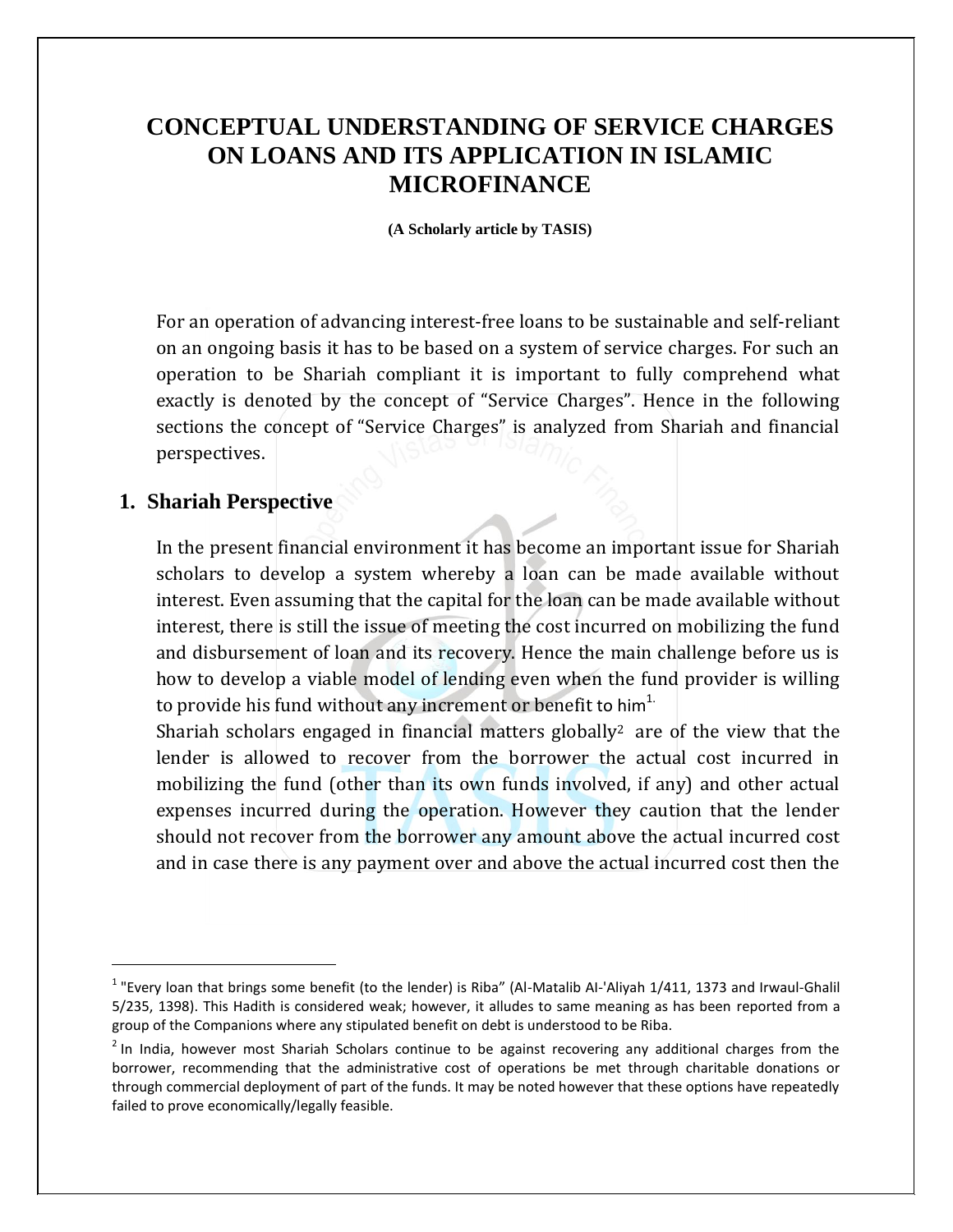borrower is entitled to get it back.<sup>3</sup> Since the cost in such a case is on account of providing a service, it is referred to as "Service Charges/ Service Fee".

In the Fiqh literature many references can be found relating to loans (interestfree). In Hadith it is found that giving a loan is more rewarding than giving charity4, as this helps a really needy person.

A lender is not entitled to receive anything except the principal amount due to the borrower. 5

Considering the prevalent difficult situation many scholars and Shariah Boards have permitted charging the borrower a fee to recover the cost of operations for providing that service. Some organizations like India's Islamic Fiqh Academy, have however allowed this only as a last resort, whereas many others have allowed it to encourage an institutional mechanism of interest-free lending. In the following section we give more details on the subject.

When we come to the issue of payment made (over and above the loan) to a third party through whose assistance an interest-free loan has been procured, we find references in the literature which accept the validity of such a payment, without any reference or link to the cost incurred by the third party – indeed implicitly even recognizing the validity of a profit element in the payment.

 According to Prof Nazih Hammad in a forthcoming book, "The interest-free loan procured with the assistance of a third party to whom a payment is made is considered to be permissible by the Shāfi'īs and the Ḥanbalīs, even though the borrower effectively pays more than the amount obtained, because the extra amount is not paid to the lender but to the party that arranged the loan. There is no shari'a prohibition of this.

 In this regard, Burhan al-Din bin Muflih expatiates on this point through a practical example: "If he says, 'Obtain a loan for me of 100 dirhams and your fee is

 $^6$ Al Mubdi'i, 4/213

 $3$  With regard to the Janseva study we have had personal interactions with Dr Hussain Hamid Hassan, Chief of Dar Al Sharia, UAE. We also had several exchanges with Dr Ejaz Samdani (close associate of Mufti Taqui Usmani), Shariah Advisor of many institutions in Pakistan and Mr. Mohammad Ayub (Former Central Banker of Pakistan). Some clarifications were also obtained from Zubair Mughal of Al Huda Center of Islamic Finance

<sup>&</sup>lt;sup>4</sup> It is narrated from Anas bin Malik that the Messenger of Allah (PBUH) said: "On the night on which I was taken on the Night Journey (Isra), I saw written at the gate of Paradise: 'Charity brings a tenfold reward and a loan brings an eighteen fold reward.' I said: 'O Jibril! Why is a loan better than charity?' He said: 'Because the beggar asks when he has something, but the one who asks for a loan does so only because he is in need.' " (Vol. 3, Book 15, Hadith 2431)

<sup>&</sup>lt;sup>5</sup> Quran (2:279) and the Prophet (pbuh) said "When one of you grants a qard and a gift is made to him by the borrower or he offers him a free ride on his animal, he is not to accept this from him, unless such a practice was prevalent between them prior to the Qard".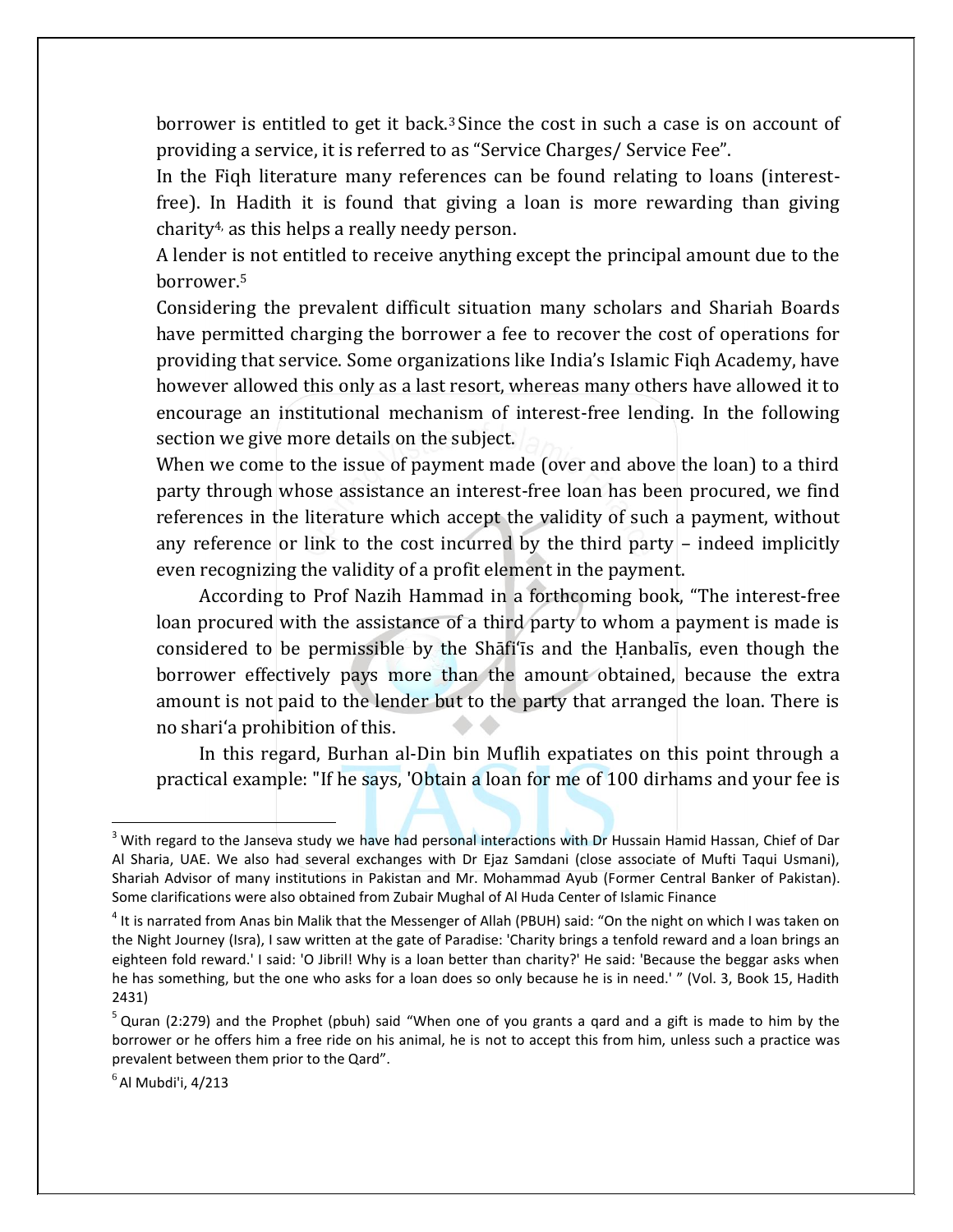10', this is legitimate and valid because it is a fee paid in consideration for an effort or influence."<sup>6</sup> In a similar vein, "If he says, 'Obtain a loan for me of 100 dirhams and your fee is 10,' this is a broker's fee.

This has been confirmed by al-Mawardi and al-Ruyani. In other words, the borrower has to pay a broker's fee to the arranger."<sup>7</sup> Al-Mawardi said "If a person says to another person: 'Obtain a loan of 100 dirhams for me, and I will pay you 10 dirhams', this is not considered desirable by Ishaq, but was permitted by Ahmad, and we consider it a fee with no harm in it. The person lending 100 dirhams is not entitled to the 10 dirham fee, because the fee can only be paid to a third party (the broker) as a reward for arranging the loan."<sup>8</sup>

Though prima facie this view (that a payment to a third party facilitating an interest-free loan can include a profit element) appears to negate the concept of service charges as a payment linked to costs, a careful analysis in fact leads to the conclusion that on the contrary it reinforces the same concept. We take it up for further discussion in section 3.4 below,

### **1.1 Rulings of Indian Fiqh Academy**

India's widely acknowledged Shariah research body, Islamic Fiqh Academy passed the following resolution in its third Fiqhi Seminar held during June 08-11, 1990 at Bangalore:6

**1.1.1**. To collect any amount, by whatever means, from the debtor over and above the actual loan amount is not permitted in Islam as all amounts so collected fall within the category of interest. Hence to collect any excess amount, be it for the benefit of one's own self, or the loaning institution or for the purpose of financing any other charitable or welfare institution, is Islamically not at all permissible. Similarly it is also haram (prohibited) to put the amounts belonging to such institutions as fixed deposits in banks and utilise the interest accruing thereupon.

**1.1.2.** The charity-minded well-off and affluent persons should bear all the operational expenses treating it as an act of service for their community and to seek the pleasure of Allah. If such institutions succeed in bringing it home to the people that they operate strictly within the bounds of Shariah under the guidance

l

 $<sup>7</sup>$  Hashiyat Al Sharwani, 2/381.</sup>

 $^8$  Al Hawi Al Kabeer, 6/440. See: Hashiyat Al Qayloobi, 2/258.

 $9$  It may be noted that this resolution is in the context of certain practices by some organisations where they mobilise interest-free deposits from the community and provide their members loans based on certain fees (service charge, cost of loan form, cost of security etc.) and a substantial portion of the fund in these organisations is kept with conventional banks for earning interest part of which earnings are also used for welfare activities: [http://www.ifa-india.org/english.php?do=home&pageid=Seminar\\_English3](http://www.ifa-india.org/english.php?do=home&pageid=Seminar_English3)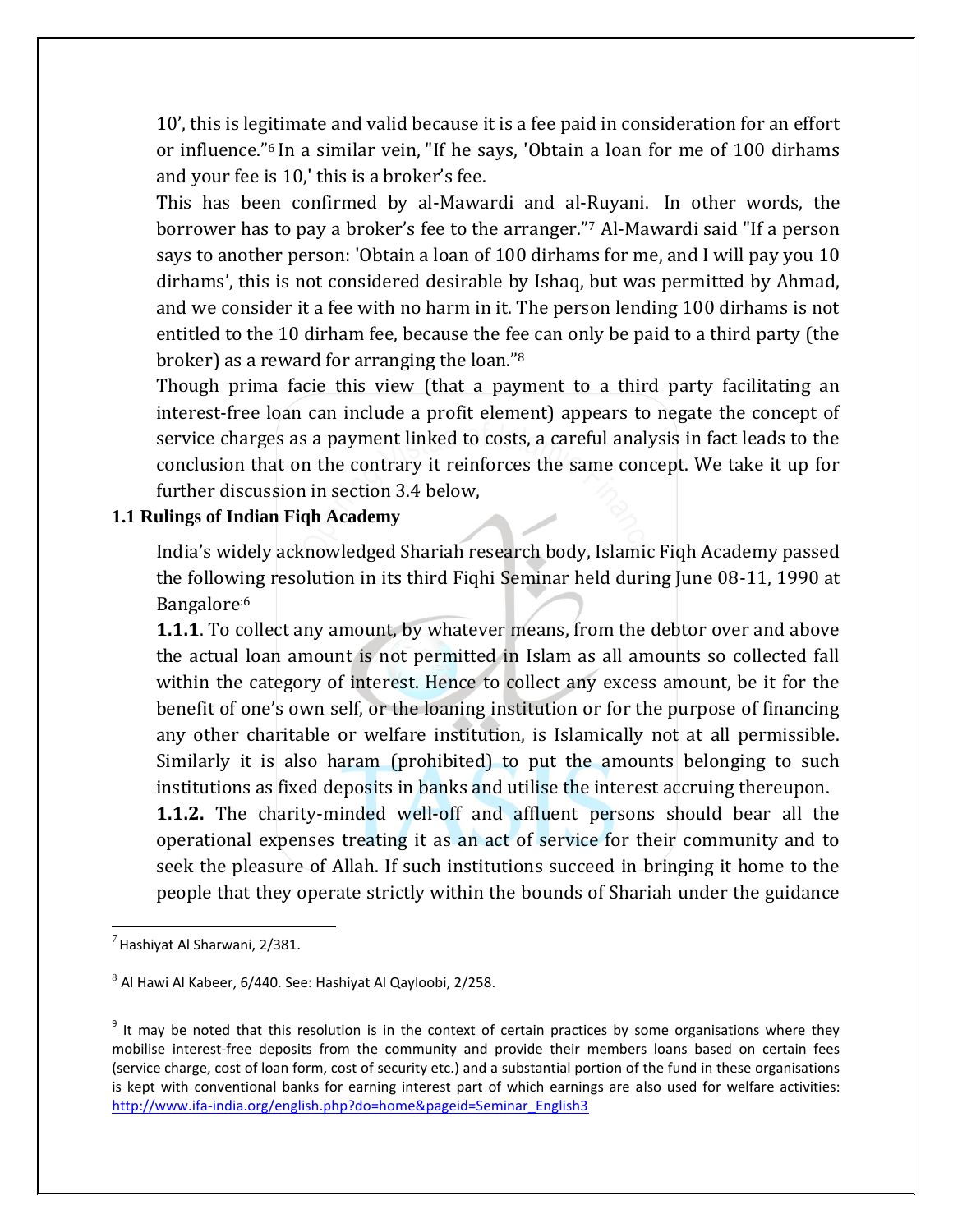of Ulama and by offering financial assistance to their brethren to save them from the curse of interest, it is strongly hoped that the affluent Muslims will come forward to shoulder the burden of the operational costs of such institutions and even to provide finances for the expansion of their activities.

**1.1.3.** This Seminar was of the view that such institutions should try to invest a part of the capital in their hands in productive ventures to earn some jaiz (Islamically permissible) income, at least to the extent of being able to meet the operational costs of the institutions.

**1.1.4.** Many of the participants Ulama were of the view that service charges of operational costs, though indispensable and even if at the level of bare actual, cannot be charged to the creditors (sic)7. Some other Ulama hold that although in essence, this may be Islamically permissible, it should necessarily be held as impermissible as inherent in it is the danger of the door for interest getting opened.

Some other participating Ulama put forth the view that inasmuch as setting up of such welfare institutions fulfills a great need of the community and in case required cooperation from the well-to-do of the community is not forthcoming, nor is it possible to generate capital for the operational costs through Islamically lawful productive investments, in that case the actual cost necessary to meet the operational cost may be charged to the debtors because the amount thus collected goes neither to the persons collecting it nor forms a source of income for the institutions per se. However, even those holding this view are firmly of the opinion that as charging any amount to the debtor over and above the loan amount is quite against the Islamic spirit of loaning and since it is to be permitted only because of its unavoidability, extreme care should be taken in computing the operational costs to be charged to the debtors. In case the operational costs, estimated with great caution and collected from the debtors, are found, at the end of the accounting period, to be in excess of the actual expenditure incurred, it would be incumbent on the institution, according to Shariah, to return the balance on pro rata basis to the debtors from whom it had been collected.

## **1.2 Rulings of the Fiqh Academy of OIC**<sup>8</sup>

l

Islamic Fiqh Academy of the OIC countries resolved the following:

**1.2.1.** Some Islamic banks give loans with service charges. The Council of the Islamic Fiqh Academy has resolved that it is permitted to charge a fee for

 $10$  Actually it should be "borrowers", as the next sentence also confirms.

 $11$  Resolution number 13/3 Page 23. Also the Resolution number 50/1-6, P 101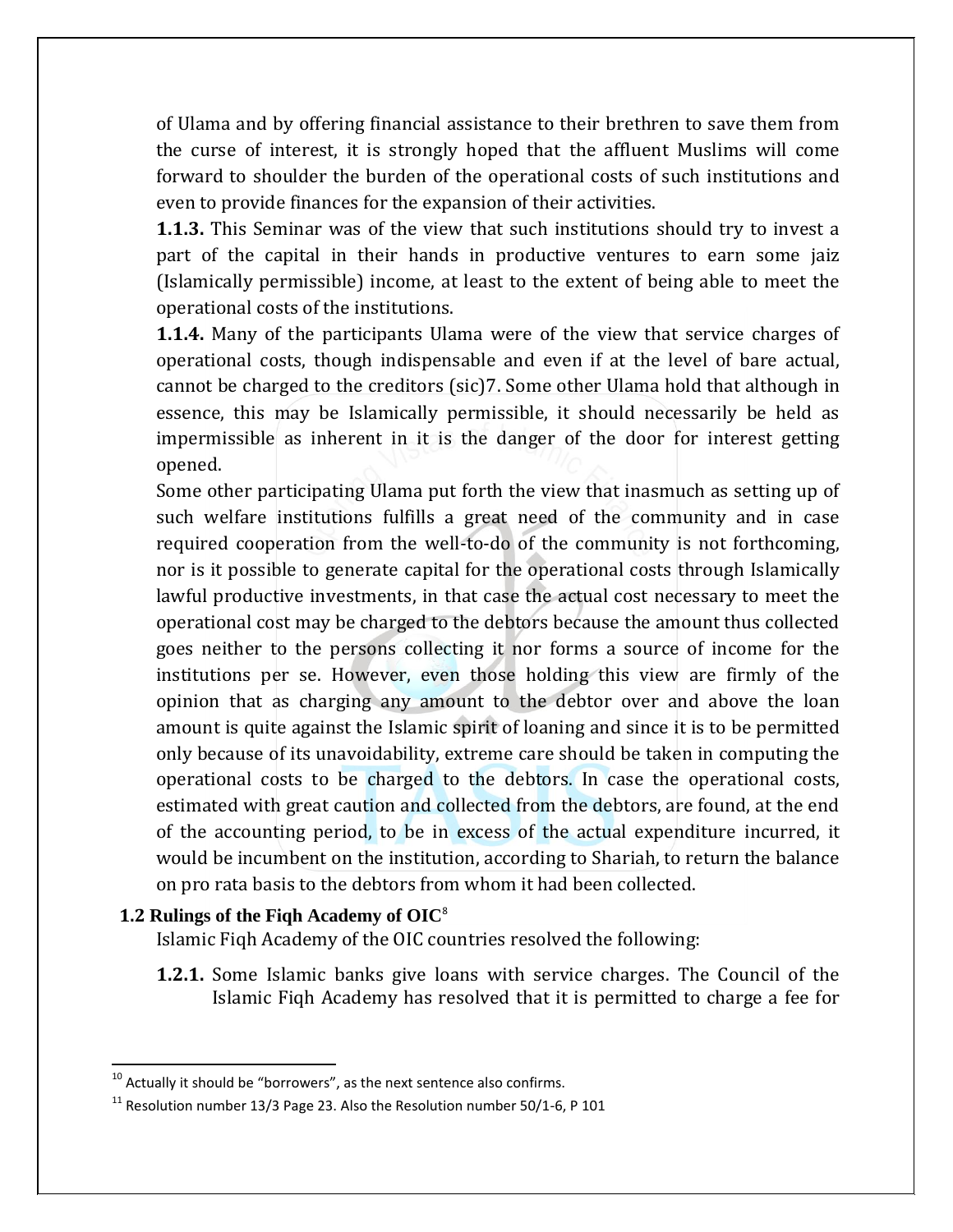loan-related services offered by an Islamic bank, provided that the fee relates to service-related expenses.

**1.2.2.** The service charge can only be calculated accurately after all administrative expenditure has been incurred (at the end of the year). However it is permissible to levy an approximate charge on the client, and then reimburse/claim the difference when the actual expenses are known.

## **1.3. Rulings of the Shariah Board of Islamic Development Bank**

Islamic Development Bank (IDB) established in 1975 provides loans on the basis of Service charge in addition to its main business of providing financing to viable business proposals of private and government organisations in member nations. The following explanation of its Shariah Board is instructive:

**1.3.1.** Bank charges service fee on loan financing to cover actual administrative expenses related to the project. It differs from interest in that the service fee is the actual expense incurred by the Bank, while interest is payment for the use of the funds.

### **1.4 Fatwa of the AAOIFI Shariah Board**

The Accounting and Auditing Organization for Islamic Financial Institutions (AAOIFI), established in 1991 and representing more than 200 members from over 45 countries, is an Islamic international autonomous not-for-profit organization engaged in preparing Shariah, accounting, auditing, and governance standards for Islamic financial institutions and the industry. AAOIFI in its Shariah Standard No.19, Clause 4/1 states:<sup>9</sup>

- **1.4.1.** The stipulation of an excess for the lenders in loan is prohibited, and it amounts to Riba, whether the excess is in terms of quality and quantity or whether the excess is a tangible thing or a benefit, and whether the excess is stipulated at the time of the contract or while determining the period of delay for satisfaction or during the period of delay and further, whether, the stipulation is in writing or is part of customary practice.
- **1.4.2.** AAOIFI's Shariah Standard 19, Clause 9/1 further states; "It is permitted to a lending institution to charge for services rendered in loans equivalent to the actual amount directly spent on such services. It is not permitted to the institution to charge an amount in excess of such a service charge. All charges in excess of the actual amount spent are prohibited, and it is necessary to ensure precision in the determination of the actual charges so that they do not lead to an excess that can be deemed a benefit. **The fundamental rule is that each loan bears its own specific charges** (emphasis added), unless this becomes difficult as in the case of a group or

<sup>12</sup> AAOIFI Shariah Standards 2008, Page 345-46.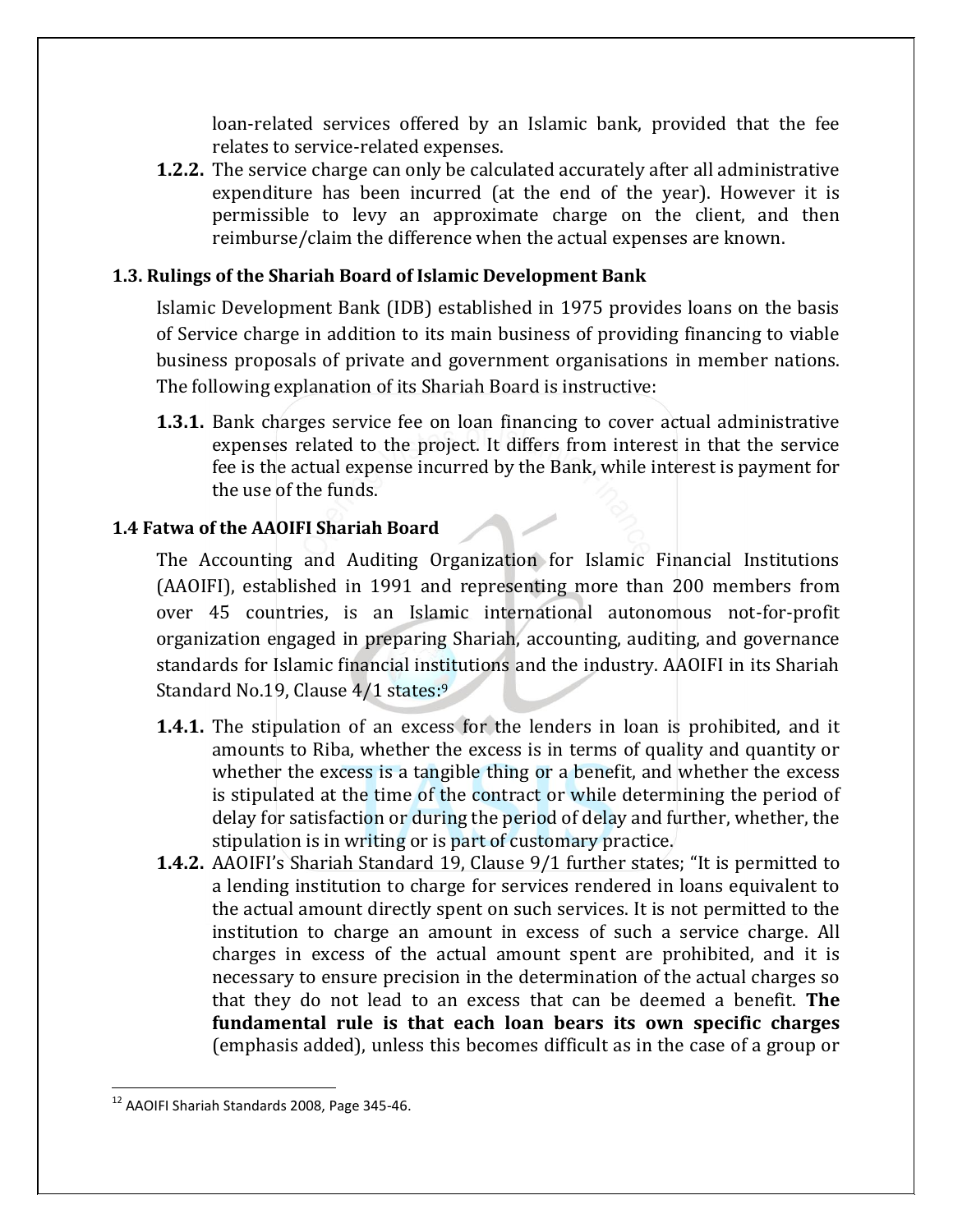common loan, in which case there is no restriction in the way of bearing direct collective charges for all the loans on the basis of the entire sum. It is necessary that the method of determining the charges be laid down by the Shariah supervisory board of the institution in detail, and this is to be done by distributing the expenses incurred among all the loans and each loan is to bear its share proportionately. An explanation of such circumstances is to be presented before the Board along with suitable documents."

**1.4.2.1.** And 9/2 reads, Indirect expenses incurred in rendering services for loans are not included in actual expenses, like the salaries of the employees, the rentals of space, assets and means of transport as well as other management and general expenses of the institution.

## **2. Service Charges Analyzed in Rational, Financial and Cost Accounting Perspectives**

In the above section we have put forth the views of various Shariah authorities on the concept of Service Charges. In the subsequent sections the same concept is analyzed from rational and financial perspectives.

#### **2.1. The Rational Perspective**

It is evident that the purpose of offering the facility of loans by a financial institution without indulging in Riba is primarily to provide an important service to the borrowers. Also we need to keep in mind that an institutional mechanism to provide Riba-free loan cannot be developed unless the model itself is selfsustainable. In other words, the borrowers being the real beneficiaries of the facility – and no one else - it is only just and equitable that they pay for the services they are provided (in the event other options are not feasible – which normally is the case). It needs to be ensured however that none of the contributors of capital or the organization itself stands to gain from the service charges collected from the borrowers. Conceptually such service charges would be equivalent to a borrower paying the travel cost of a servant / well-wisher to enable him to fetch him a sum of money (as a loan) from a friend residing in another town.

Thus for the institution providing interest-free loans there are certain conditions that need to be met for it to be able to collect Service Charges from its borrowers.

**i.** The owners of capital (i.e. depositors and shareholders) must not gain anything over and above their original capital;<sup>10</sup>

<sup>&</sup>lt;sup>13</sup> Quran 2:278-79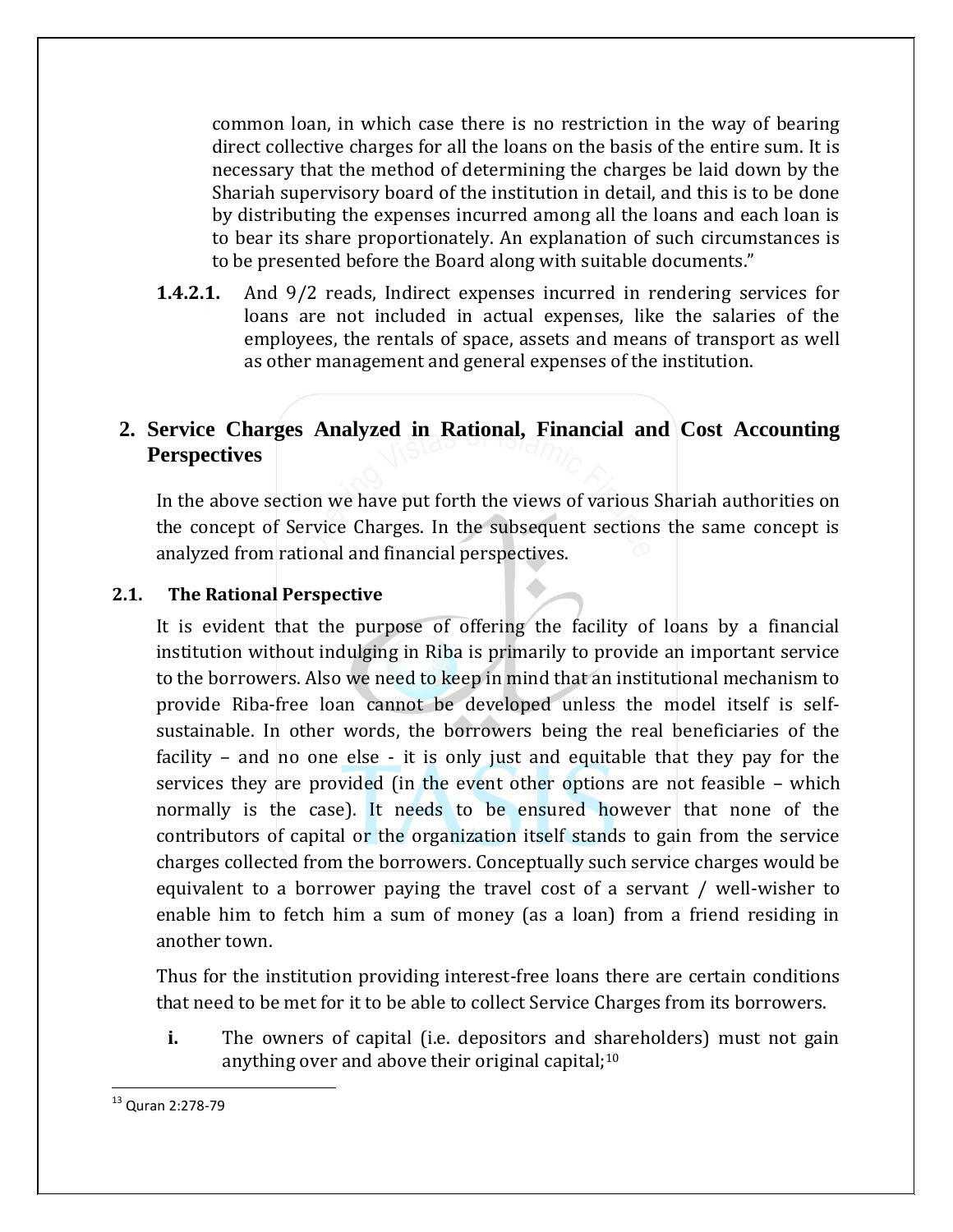- **ii.** Administrative costs of running the scheme must come out of the operation itself (i.e. they must be borne by the borrowers); and
- **iii.** Recovery from the borrowers of any amount over and above the principal amount lent must not be linked to the amount lent per se, (i.e. any charges recovered from the borrower must be linked to the principle of recovery of costs only).

### **2.2. In Financial Perspective**

As we have seen above, according to some even recovering the cost of administration from the borrowers is objectionable. This needs some clarification. A comparison between service charges and interest would prove interesting. The income that banks receive (by way of interest) goes to three different sectors. These are:

- **i.** Depositors;
- **ii.** Employees and suppliers of goods and services;
- **iii.** Shareholders

These three sectors receive respectively;

- **a)** Interest on deposits;
- **b)** Salaries for their labour and prices of goods and services supplied; and
- **c)** Dividends on shares and increase in share values due to additions to reserves.

According to the Islamic view, the first payment is clearly wrong because the extra that depositors get is for lending their money (i.e. Riba). So is the third (as it amounts to profit-making by lending business either through own money or by borrowing from others). But the second does not fall in the same category, as the compensation they receive is either for the work they have done or the goods and services they have supplied. This second component is what constitutes Service Charges.

It may be noted here that the displeasure of Shariah scholars regarding working for a conventional bank is on account of "………….do not cooperate with each other in the work of sin and transgression".11 Since a conventional bank itself is created for conducting Riba-based business, therefore working for it is not approved. Otherwise there is no harm in working and receiving compensation/salary/payment from a financial institution that does not deal in Riba.

 $14$  Quran: 5:2.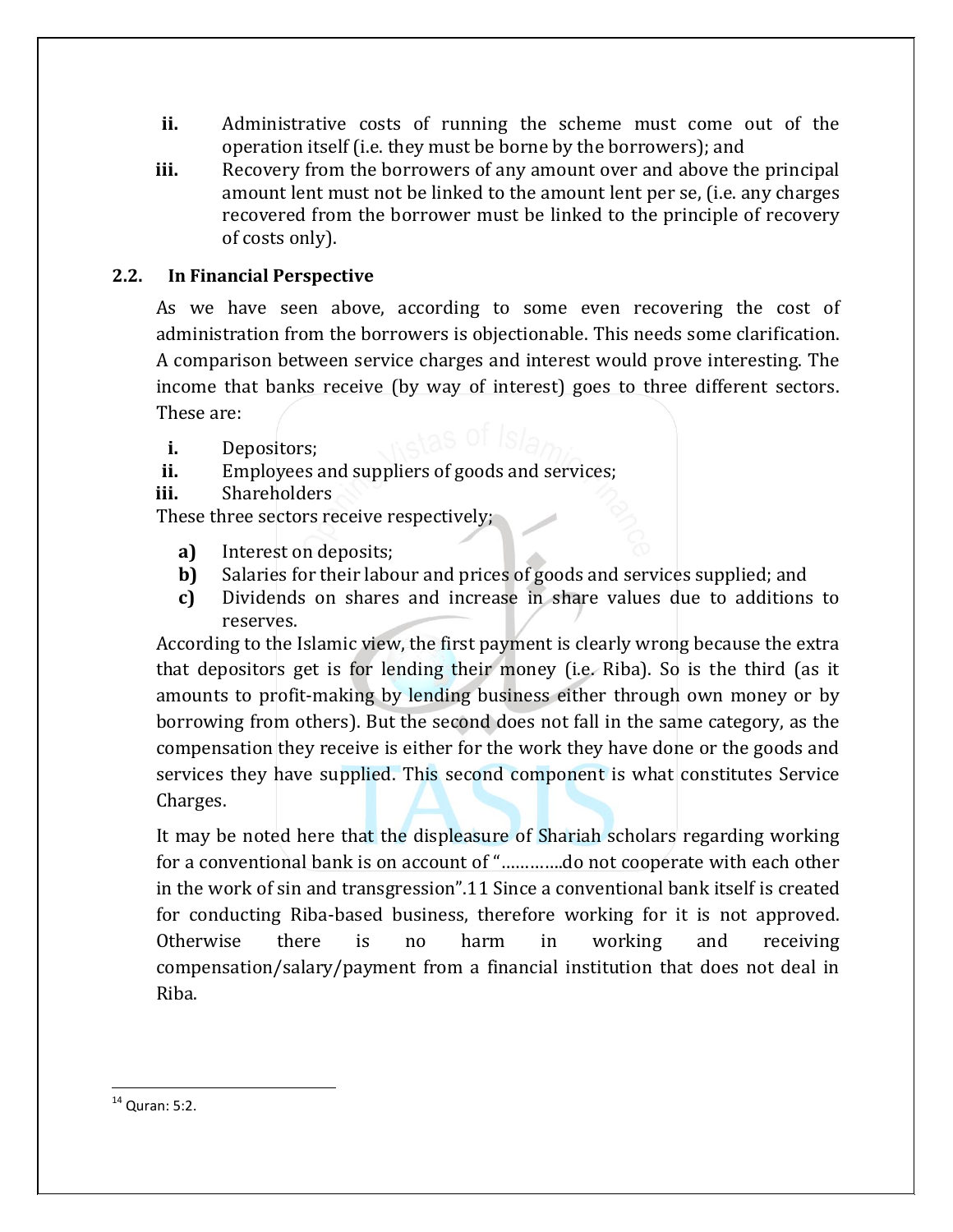### **2.3. In Cost Accounting Perspective**

As the stand on the issue of Service Charges in an Islamic financial institution is that they have to be based on actual costs of operation, hence the primary point to be clarified is regarding the nature and relative level of the costs.

The expenses of any lending institution can be divided into:

- **a.** Financing cost and
- **b.** Administrative cost

In case of an Islamic lending institution, unlike the conventional ones, the financing cost (cost of capital) is zero, though the administrative cost is relatively much higher, as all the funds have to be mobilized basically as demand deposits, which have high transaction intensity. Also it is observed that such deposits are usually in the form of doorstep mobilization, the same further adds to the administrative cost.

The total cost of such an organization is thus the cost of

- **a.** mobilizing and maintaining the deposits, and
- **b.** the administrative cost of advancing loans, their follow-ups for recovery and maintaining their ledgers till they are fully repaid.

There are also certain costs in the nature of overheads such as rent, electricity, repairs and office maintenance and salaries of senior and supervisory staff, which cannot be completely allocated to either of the above cost heads. These can be apportioned proportionately between the two major cost heads: cost of mobilization and cost of loan servicing. Hence the total expenses of the institution are finally gathered under these two cost centers.

## **2.3.1. Cost of Mobilization**

The cost of mobilization varies as a % per annum of the amount loaned; hence this part of the cost will apply to every loan as a definite percentage per annum. This is because for a loan of Rs. 1,000 the institution needs to mobilize a sum of Rs. 1,000, whereas for a loan of Rs. 10,000, it needs to mobilize Rs. 10,000.

Hence the cost of mobilization varies in proportion to the size of the loan.

Similarly, for a loan which is repaid after 3 months, the institution has *to keep the amount mobilized* for 3 months for that borrower (it needs to be noted here that the cost is not of just a one-time mobilization but of a continuing mobilization of the amount). Hence the expense borne by the institution on account of a borrower, who instead pays the same amount of loan after 6 months, is double. Hence the cost of mobilization varies directly with both time and amount. This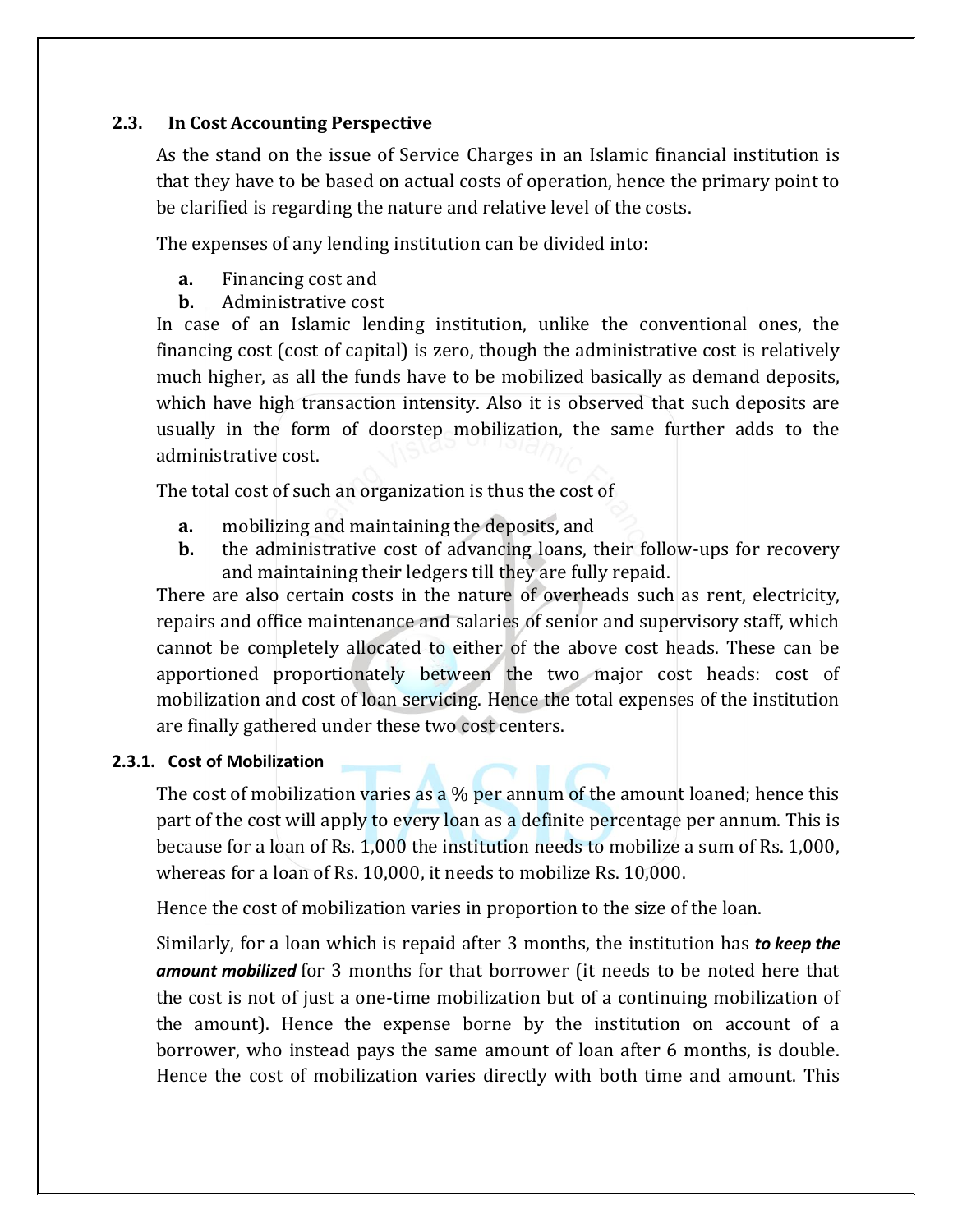means that it is incurred as a % per annum (and therefore also needs to be recovered as a % per annum).

#### **2.3.2. Cost of Loan Servicing**

The loan servicing cost however does not vary in this manner. In order to compare it with the cost of mobilization, it can be calculated in the form of an overall percentage on all the loans given out. However, it is not actually incurred as the same percentage on every loan. Basically, (unless the repayment involves just a one-time payment) it depends only on the time for which the loan is outstanding. Whether a loan is of Rs  $100/$ = or Rs  $1000/$ = or Rs  $10,000/$ =, this cost (in Rs) will be the same for that loan as long as the period of repayment is the same, say ten months. However, if the period is doubled to say 20 months, this cost will also almost double. It will not be exactly double, however, as there are certain initial costs of loan servicing such as cost of forms, opening the borrowers folio in the loan ledger, etc., which are completely fixed and do not vary even with time.

Hence the cost of loan servicing if calculated as a percentage on specific loans will vary widely from a small percentage on large and/or long period loans to a relatively large percentage on small loans for a short period.

It may be noted that there is also another minor variable which affects the quantum of these costs, though marginally. It is the manner in which the loan is secured. Those loans secured by ornaments take up more time and resources (and therefore, cost) of the Society to process, than those secured against deposits of guarantors.

As a result, if the total cost of loan servicing is recovered as a uniform percentage over all the loans it will lead to injustice as it will effectively involve some borrowers subsidizing others (though the institution itself will not benefit in any way).

## **3. Recovery of Service Charges**

From the above it is clear that actually, service charges on loans really depend on several parameters: in the first instance on the cost of mobilization (which varies as a % per annum) and the cost of loan servicing; the latter again varies primarily on the basis of the pattern (number of installments) of repayment and secondarily on the security for the loan. The loan servicing cost thus has two components: one which is fixed, depending on the cost of initial processing and final closing of the loan account and another attracted by the period for which the loan is carried on the books of the institution and secondary aspects of the loan.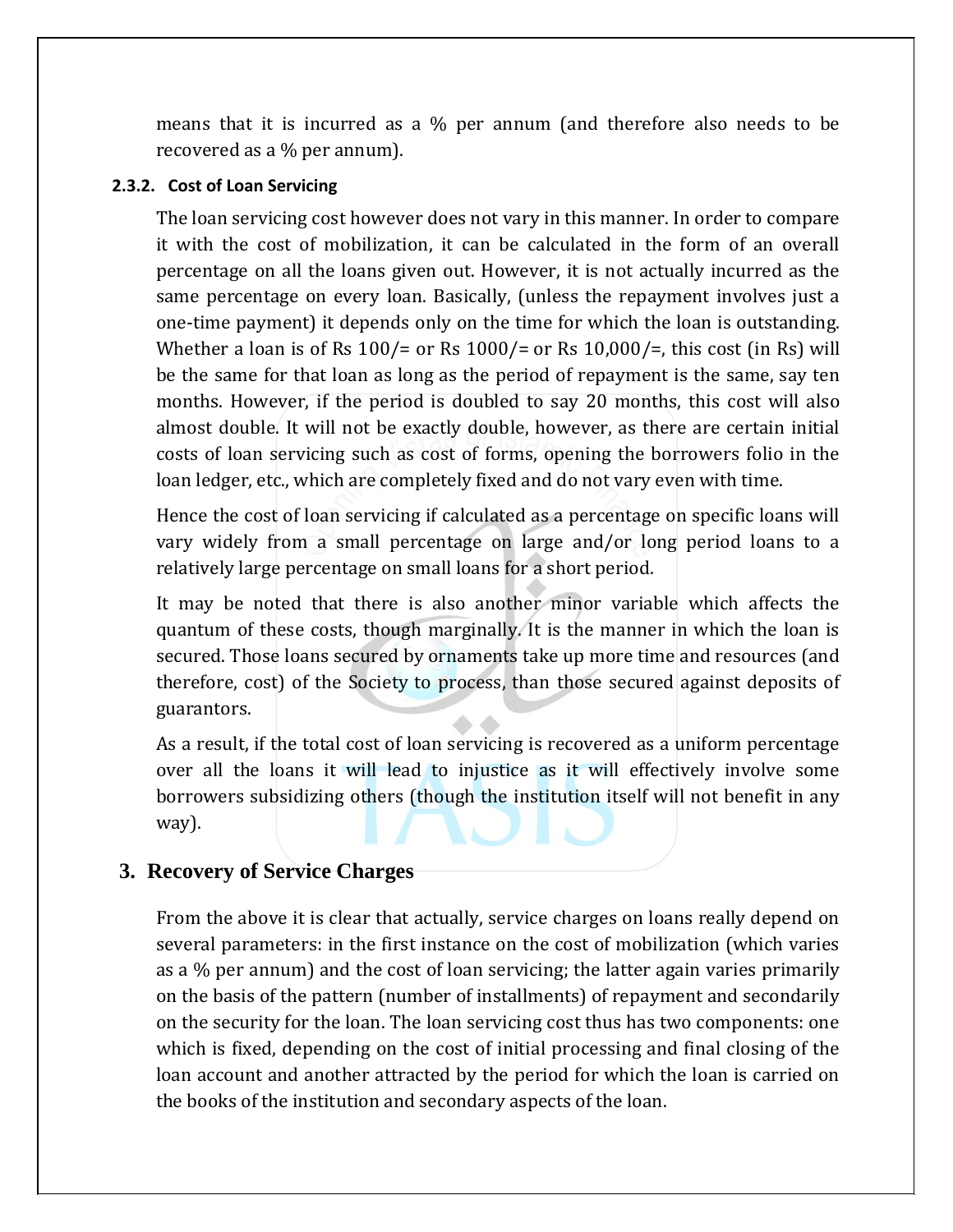### **2.4. Components of Cost Recovery**

*The recovery of the cost (i.e. the service charges), must accordingly also follow a pattern similar to the pattern in which the costs are incurred,* namely:

- **a.** an initial (fixed) loan processing cost,
- **b.** a quarterly (or monthly) two part charge comprising of
	- **i.** the cost of mobilization (calculated as a % per annum on the outstanding principal amount during the quarter (month), and
	- **ii.** a (fixed) loan accounting and follow-up charge payable for all the quarters (months) for which the loan is unpaid, and
- **c.** A final (fixed) loan closure charge at end of quarter (month) in which the loan is fully repaid and the security is released.

The timing of application of the various components has to be as indicated above. The quantum of the first and third components can be estimated on an annual basis based on the stationery and time required for the work involved and the salaries and benefits of the personnel involved (including apportionment of overheads). These fixed amounts will then be attracted by all loans at the relevant times (release and closure of the loans).

During the pendency of the loan the periodic charges (the second component) are to be applied. These need to be applied only on completion of the period (quarter or month) and finalization of calculation of costs for that period. Here again, the loan accounting and follow-up charge will be a fixed charge per repayment, on the basis of annual estimation of the costs involved in accounting for the repayment (similarly as for the other components of the loan  $\bullet$   $\bullet$ servicing cost above).

As for the cost of mobilization, it will be calculated for each period on the basis of actual costs incurred for that quarter as a percentage per annum on the outstanding balance of principal in the loan account and applied to the borrower's account. In the event a specific loan is closed before a particular period (quarter or month) is completed and the cost calculations for that period are not yet available, a conservatively higher amount can be recovered for that period based on the trend of costs during the earlier periods. Any excess recovery can be reimbursed to the borrower when the actual costs are known, or retained with the Society as a donation (with prior permission of the borrower).

Hence recovery of the major portion of the cost, that is the cost of mobilization, will be on actual basis and the relatively minor portion of the loan servicing cost will be on the basis of costs reviewed and estimated on an annual basis.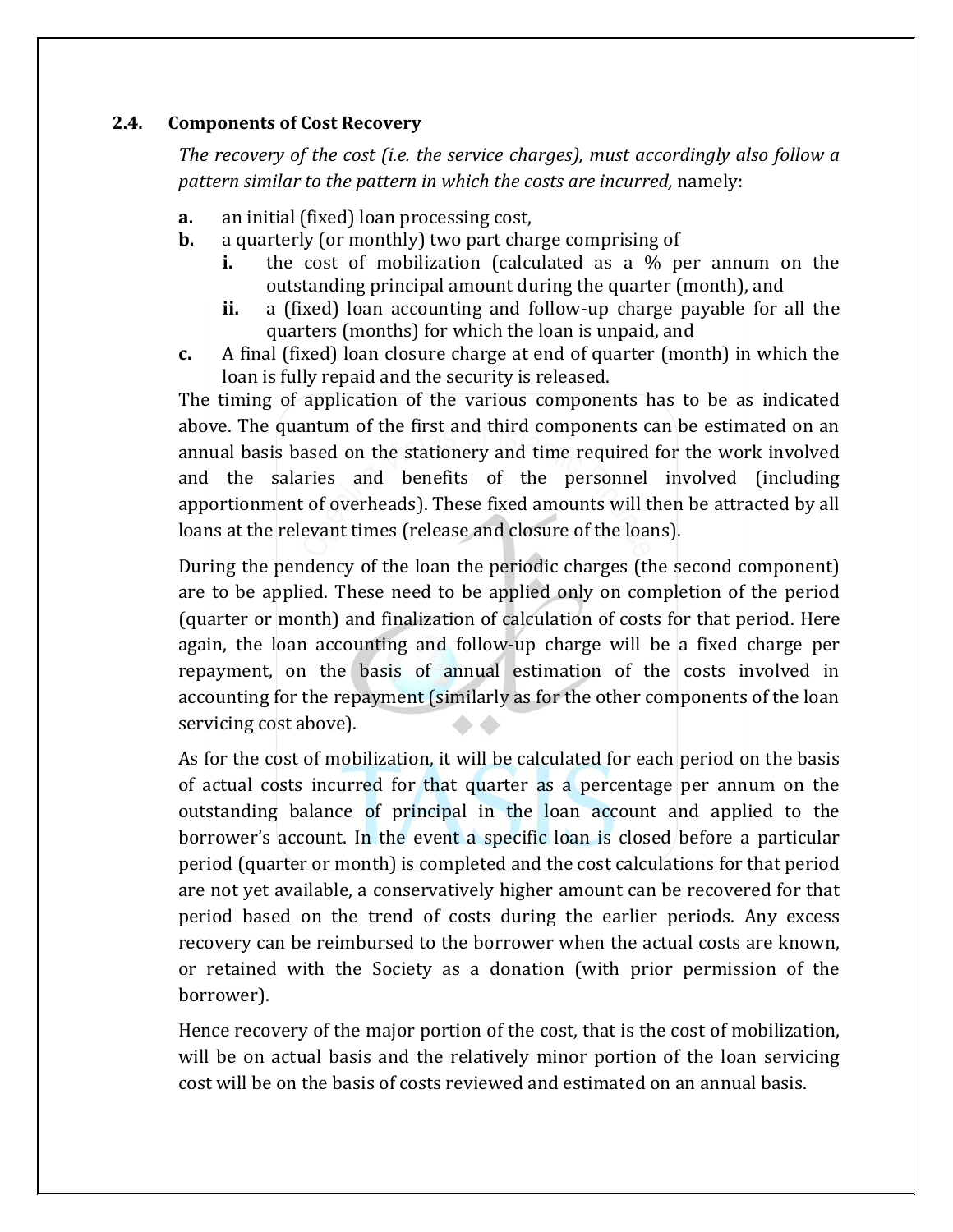As for apportionment of repayments, Whenever a payment is received against a loan, it needs to be first adjusted against the outstanding service charges attracted by the loan till that date and yet unpaid, and only the remaining amount credited against the balance loan amount.

### **3.2. A Simplification**

As we have discussed above, the service charges are actually comprised of two main components: cost of mobilization and cost of loan servicing. Empirically, it can be confirmed that about 85% or more of the total cost of running a normal Islamic lending operation in India is on account of cost of mobilization and the rest due to loan servicing.

This is evident logically too. Once a branch is out of the initial establishment phase and into the steady growth phase, the loan:deposit ratio is always less than one (generally of the order of 70% to 80%) and the average size of the loan outstanding amounts are on average several times the average size of demand deposit balances. The ratio of deposits to net owned funds (and long term deposits) too is a high figure, normally of the order of 5 to 8. As a result the number of demand deposit accounts is normally at least 10 times the number of loan accounts. Then, whereas there can be multiple entries in even a week in the deposit accounts, in the loan account there is normally not more than one entry in a month. This shows that the work (and therefore, cost) expended on account of deposits, is many times that on account of loans.

We have seen above that the cost of mobilization actually varies as a % per annum. Hence if the relatively minor loan servicing cost can be met from income earned by the institution from activities other than lending, then only the actual cost of mobilization needs to be recovered from the borrowers. In that event the calculation and application of service charges, every quarter, can also follow the pattern of a % per annum. This makes the exercise relatively very simple, particularly in the context of the present computational capabilities of even low-end computers.

#### **3.3. An Important Clarification**

In the literature relating to Qard Hasan one often comes across two contradictory statements. On the one hand it is clearly acknowledged that an Islamic financial institution is entitled to recover the cost it incurs on providing Qard Hasan. This is unexceptionable.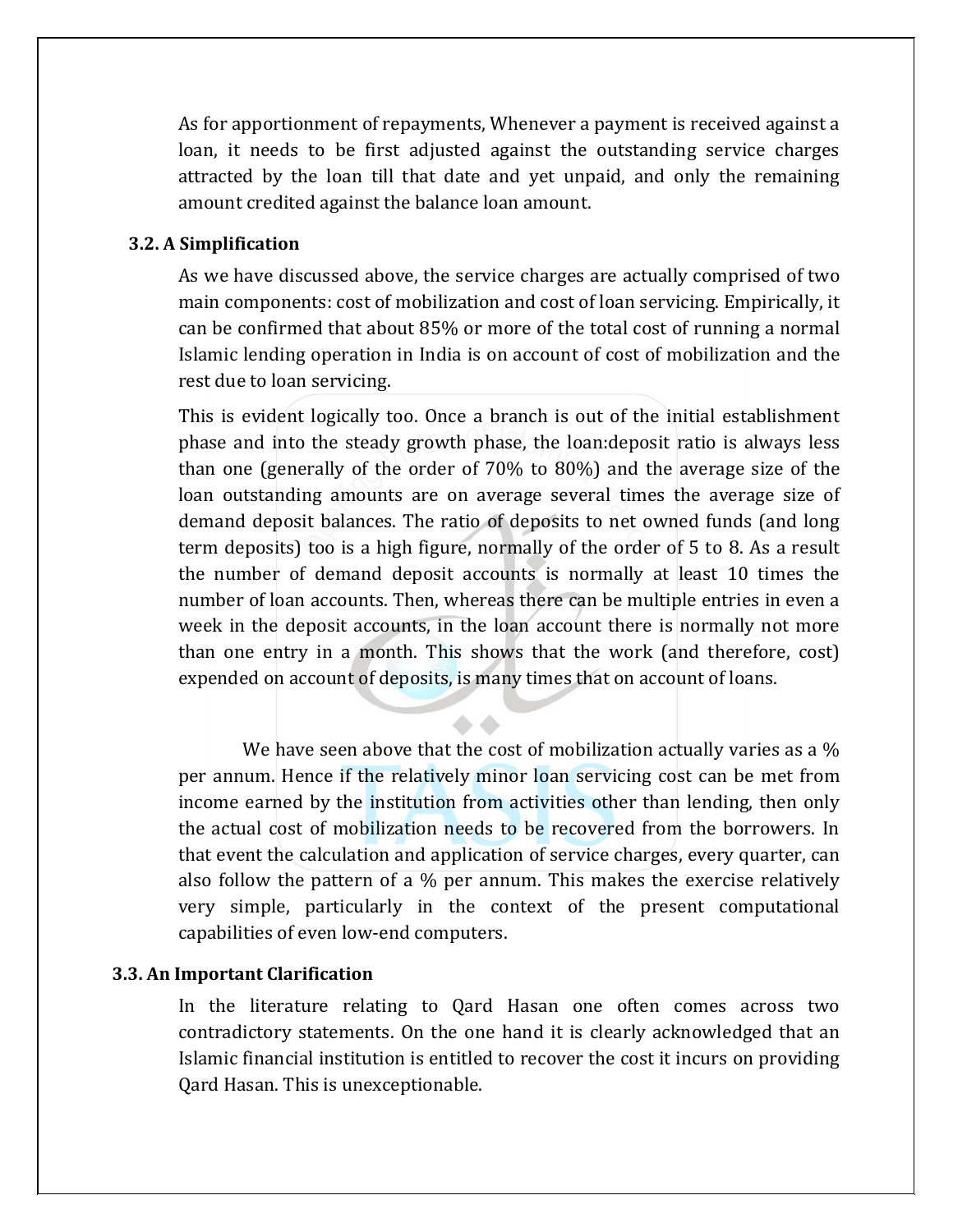At the same time it is asserted that the cost to be recovered should not be in the nature of a % of the amount lent or linked to time but it should be fixed. This is unwarranted; it involves a tacit assumption that the cost is being incurred on the account of the borrowers too in a uniform manner, which, as we have seen above, is actually not the case.

Perhaps this is because the focus of the literature is primarily on the Qard Hasan advanced by Islamic financial institutions or government institutions abroad. The focus of Islamic banks abroad is on commercial operations and Qard Hasan forms a negligible part of their operations. Under these circumstances, typically the institution/government sets aside a certain fund form their profits or budgetary allocations, respectively, to be used for providing Qard Hasan loans (which may be supplemented by charitable donations from affluent persons). Thus there is no cost to the institution itself of separately mobilizing the loanable funds. Under such circumstances the Cost of Mobilization is zero and the institution only needs to recover the Cost of Loan Servicing, which then may not vary greatly (though there will still be variation with the tenure of the loan).

Unlike the situation of Islamic financial institutions abroad, lending institutions in India have to raise their own funds on the basis of demand deposits which entail a high Cost of Mobilization (in comparison to the Loan Servicing Cost). Under such circumstances recovering the entire cost by means of a uniform fixed charge from all borrowers is likely to lead to gross injustice due to undercharging some borrowers at the cost of others, while also in effect discarding the basic principle of recovery of cost from individual borrowers.

A small example here will better drive home the point.

Assume that the funds deployed, as loans by an Islamic loaning institution were Rs 1.4 crores at the start of the accounting period and had risen to Rs 1.8 crores by the close of the financial year. Hence one can say that it had an average loaned fund of Rs 1.6 crores during the year.

Assume the total cost of running the institution is Rs 16 lakhs. Of this Rs 13.6 lakhs is spent on Cost of Mobilization and the balance Rs 2.4 lakhs on Loan Servicing.

Assume that during that period the institution had given out 4,000 loans. If we were to recover the total cost of running the institution by means of a fixed uniform charge, it would mean recovering from each borrower 16,00,000 / 4,000, i.e. Rs 400.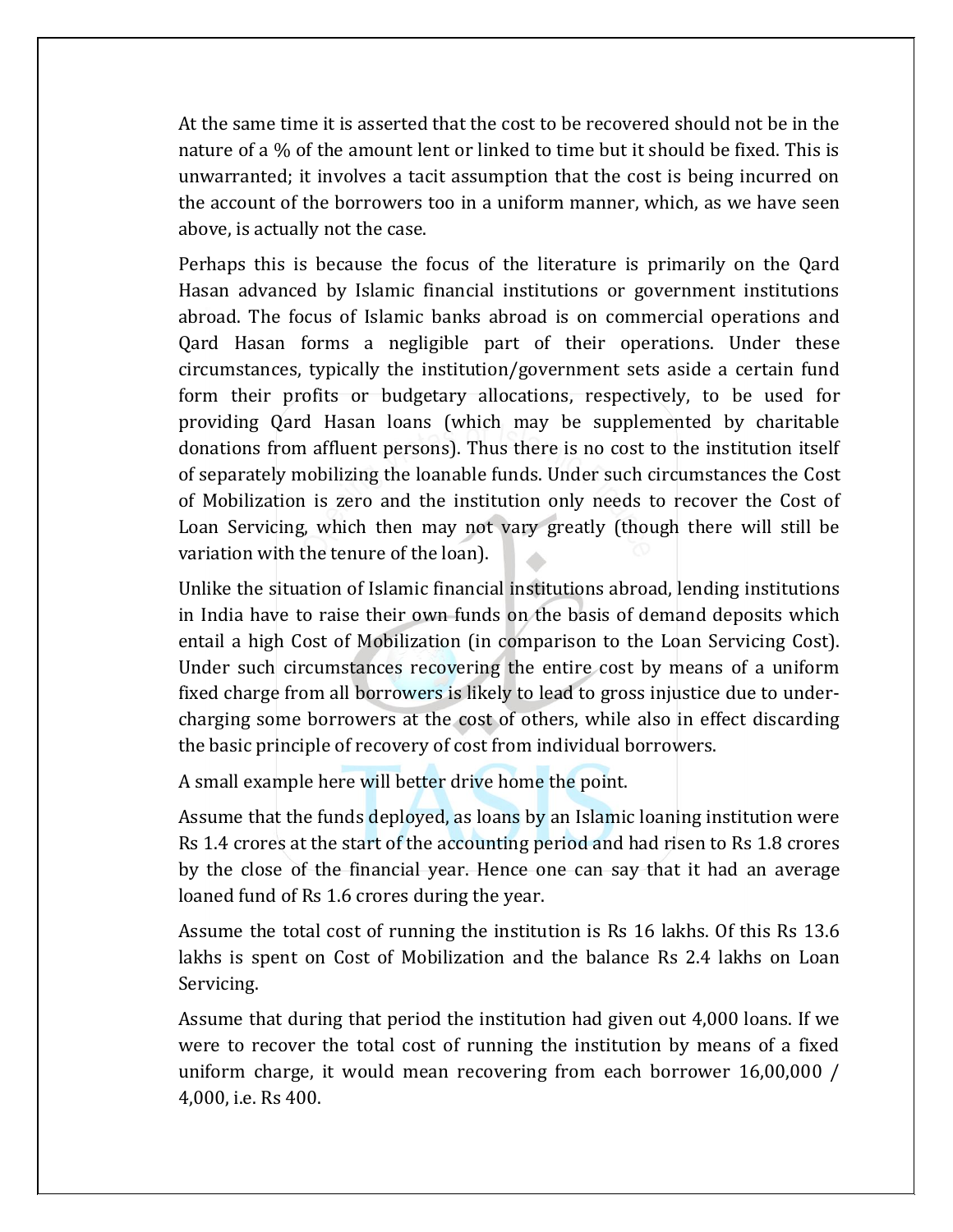Although we know that the Loan Servicing Cost itself too will vary depending on the tenure of the loan, let us for simplicity allow that it is fixed. Hence the Loan Servicing Cost to be charged to each loan will be 2,40,000 / 4,000, i.e. Rs 60

We know that the Cost of Mobilization varies as a % per annum So it works out to 13,60,000 / 1,60,00,000, i.e. 8.5%.

Among the loans made by the institution are 2 loans with the following parameters:

**A:** Loan of Rs 15,000 repayable in 12 months, and

**B:** Loan of Rs 3,000 repayable in 4 months.

If we were to calculate the actual cost to the institution of these loans, it is

**A:** 60 + 8.5% x 15,000 x 12/12 = 60 + 1275 = Rs 1335.

**B:**  $60 + 8.5\% \times 3,000 \times 4/12 = 60 + 85 = \text{Rs } 145$ 

Hence recovering a uniform charge from all the borrowers leads to heavy crosssubsidization of the cost of A's loan by B.

Incidentally, the cost to A & B in % terms, as calculated below, also shows the glaring injustice inherent in the system of uniform recovery:

As per uniform charge: **A:** 400 / 15,000 x 12/12 = 2.67% **B:** 400 / 3,000 x  $12/4 = 40\%$ As per actual costing: **A:** 1335 / 15,000 x 12/12 = 8.9% **B:** 145 / 3,000 x  $12/4 = 14.5\%$ 

Persons running Islamic lending institutions experience the anomalies inherent in a system based on fixed service charges and generally move from a uniform charge to a graded charge based on the loan amount. But really speaking that is neither here nor there and a tacit admission of the necessity of moving to a scientific costing system from a system of charging a fixed amount to all borrowers.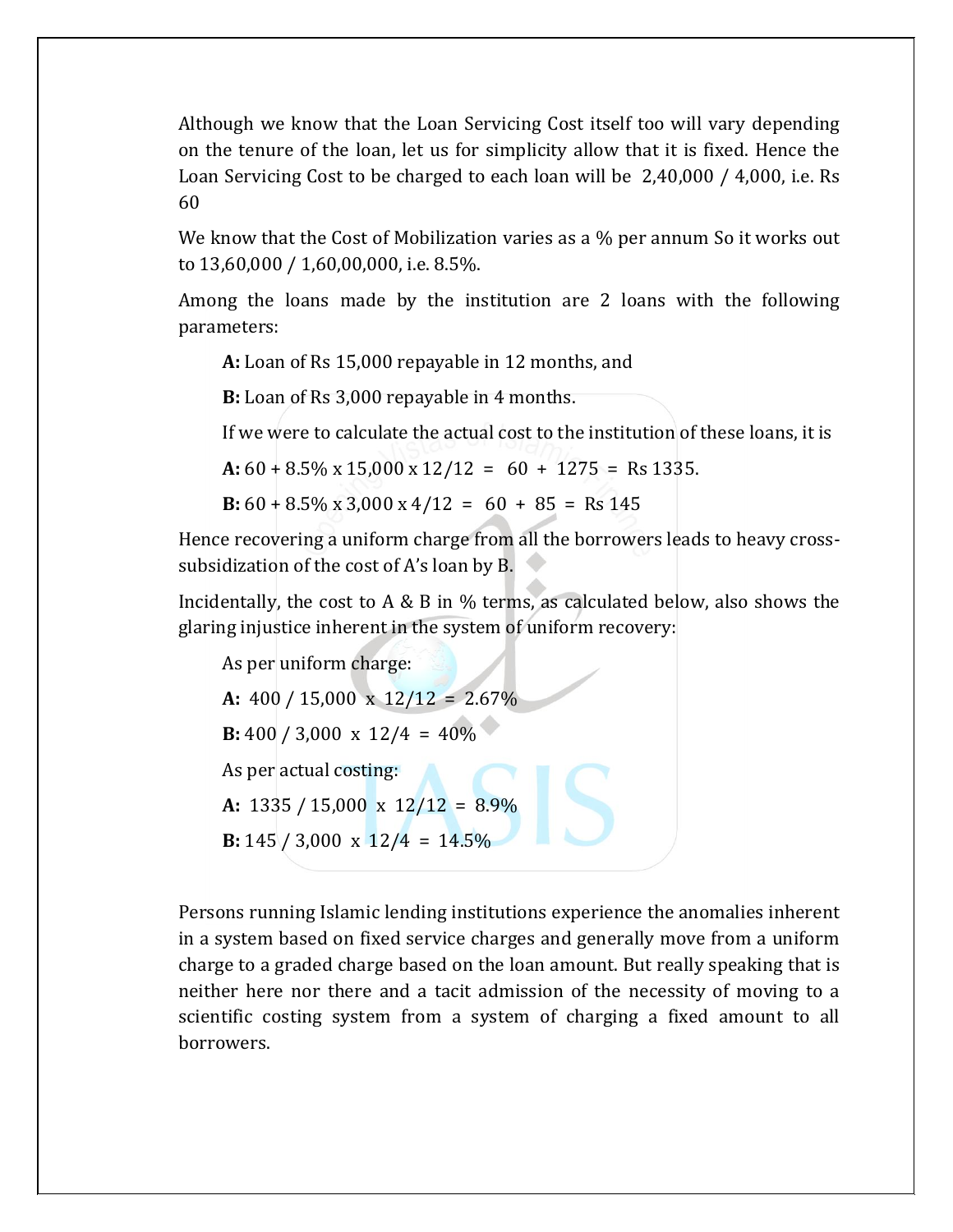## **3.4. Analysis of the Concept of a Profit Element for a Third Party Facilitator of an Interest-free Loan**

 Apparently, the argument appears reasonable and one is initially inclined to accept it. But then does that not subtly open the door to charging of interest by institutions advancing interest-free loans. Or does it mean that such institutions can validly charge a profit element, as they are only effectively acting as go-betweens or agents, facilitating loans to borrowers using the funds of depositors?

 The point to be clarified at the outset is that they are not acting as mere agents for the depositors but as principals in their own right - accepting deposits on the one hand and lending on the other. In the loan transaction the money lent is theirs and they alone have to bear the consequences.

 The question that then arises is that if a third party can make a profit in facilitating an interest-free loan, can the same apply in case of a party who is using his own money. Let us analyze the entire issue a little more closely. Effectively we are faced with three options in the case of the loan:

- 1. Nothing extra to be charged on the loan
- 2. Charge only cost, and
- 3. Charge a fee (higher than cost).

 Also let us understand clearly, what the charge is for. Here there can be two functions performed by the person who makes the loan possible:

 **a.** (just practically) making the money of the loan available, without reference to who is the legal owner of that money, and

 **b.** temporarily relinquishing the use of that money as its legal owner so that the borrower can legally use it instead.

 In most situations of personal and even corporate loans, these two functions are intertwined and go together. In certain situations, where a financial adviser (essentially, a broker) is involved in a professional capacity, the first function may be split between the owner of the funds and the adviser; the second function is however that of the owner.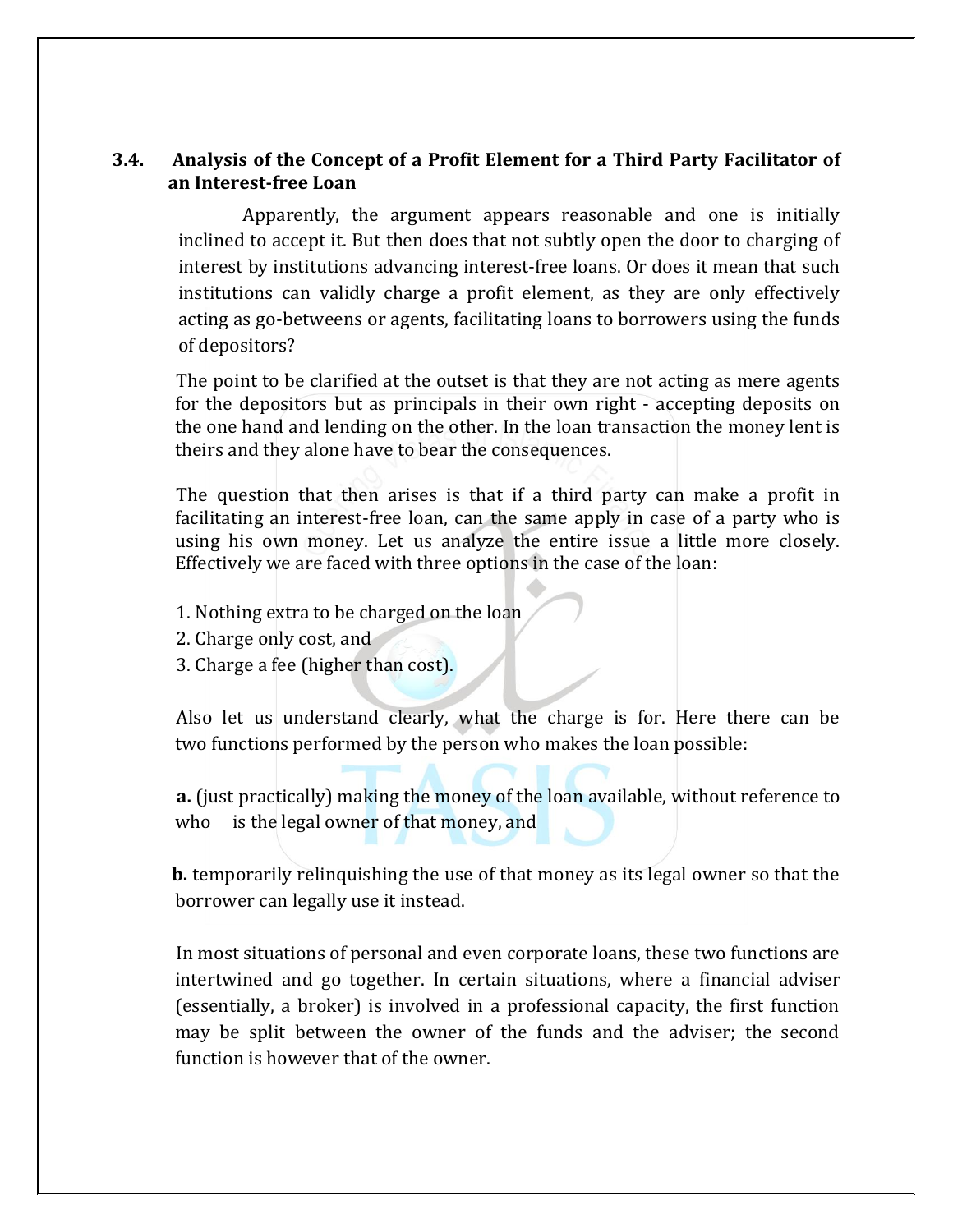So we have three scenarios here.

**1**. A person who performs only function "a",

 **2.** A person who performs only function "b", and

 **3.** A person who performs functions "a" and "b"

 It is reasonable to allow the person who performs only function "a" to charge a fee which could be higher than the costs he is incurring (recall the concept of a courier fetching the money for the borrower from the lender). In case of the person who is performing function "b", it is clear no charges can be collected, as it would be tantamount to riba. What about the person who is performing both functions, "a" and "b'?

 Theoretically, it should be allowed to the person who performs both functions "a" and "b" to be able to charge for his services on account of performing function "a" higher than just the cost incurred by him in performing function "a", just as we allow a person who is performing only function "a" to do. Of course he cannot charge anything on account of function "b". However, how does one ensure that the (extra) margin he is avowedly charging only on account of function "a" is the justified margin for his performing just function "a" and does not also include some element on account of his performing function "b".

As it is, it is difficult to determine the cost incurred by him on account of his performing function "a". Secondly, his combining in himself the performer of function "b" (i.e. provider of money to the borrower for use at zero finance cost, thereby simultaneously denying himself the use of that money), in almost all cases gives him a kind of strong monopoly position for pricing his services on account of function "a". Hence to be able to generally determine his "fair" margin (over costs) for performing function "a" in such a situation, it is a wellnigh impossible task. As a result, the only practical solution in such cases, is not to allow such a person any margin for performing function "a" and restrict him to just recovery of costs.

 Hence, even if we accept that a third party is entitled to charge a profit for the work of facilitating a loan, the lender himself, even if he is genuinely exerting himself in also facilitating the loan in some way, cannot charge anything other than actually incurred costs. Unfortunately very often our ulama tend to look at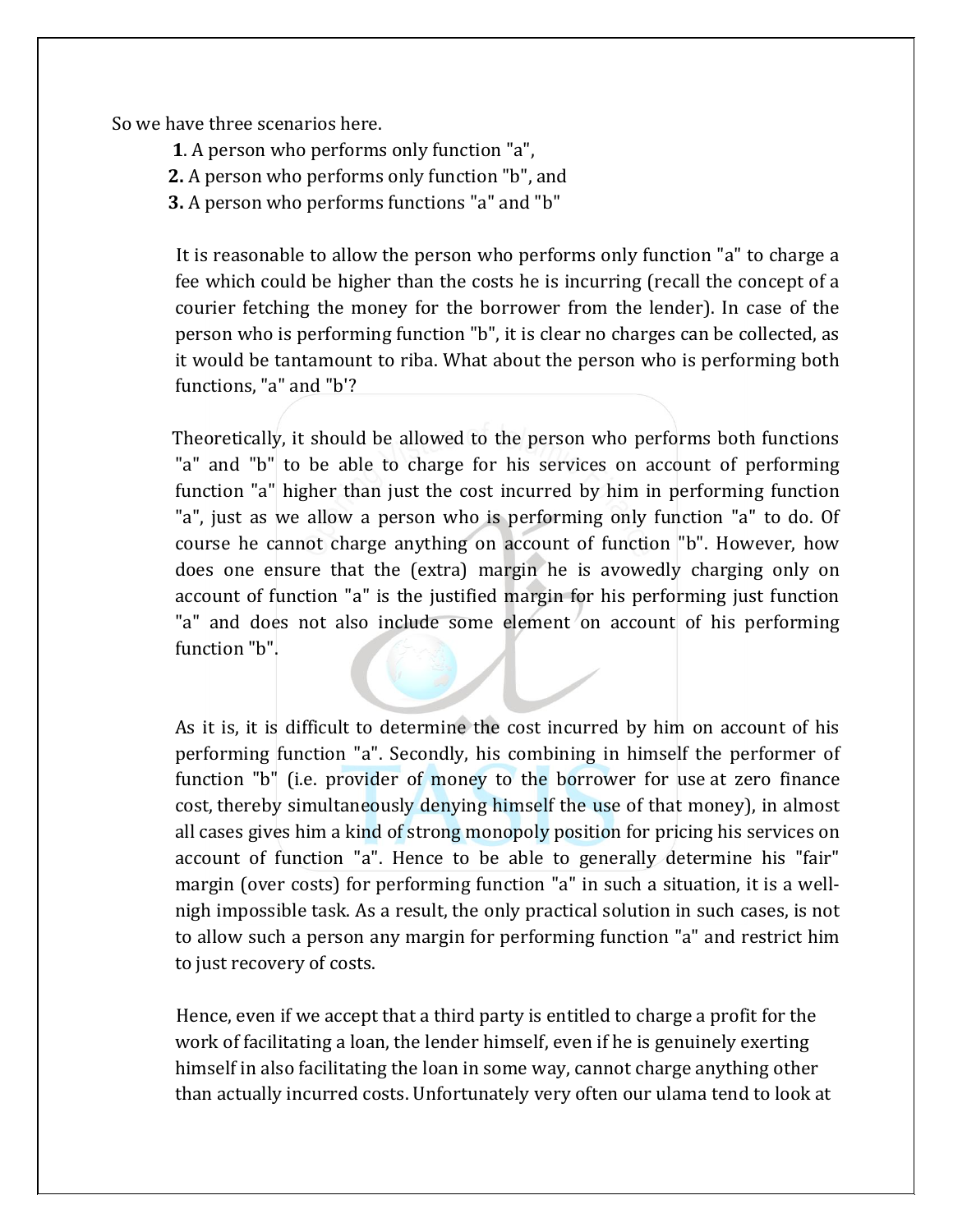issues in isolation and not in a comprehensive framework and therefore sometimes come up with rulings which may lead to anomalous situations or to their rulings being misapplied in practice.

## **4. Institution of a Costing System for Determining Service Charges on an ongoing Basis**

 For any ambitious Islamic Microfinance project, wanting to operate a system of interest-free loans and moreover, an institution which aims to provide both investment finance as well as loans, to be fully Shariah compliant, it is essential to install a full-fledged costing system in order to determine the costs of its various products on an ongoing basis. Such a move will not only ensure better compliance with Shariah but will also be extremely beneficial for the organization from a management control perspective. Given below is a gist of how the system could be designed.

## **4.1. Gist of how a Scientific Costing System can be implemented**

The basic function of any system of costing is to provide a segregation of costs according to products and cost centers. Just as financial accounting involves classifying accounting entries and expenses according to their financial nature, cost accounting requires the same expenses to be classified according to the type of costs and according to the product to which they pertain. If a particular expense relates to more than one product, that total expense needs to be allocated among the different products or cost centers to which it pertains.

With this brief introduction, we can proceed to understand in brief how a costing system can be introduced in order to work out the cost on individual loans. As stated in the Report, for an operation which involves only loans, the expenses need to be allocated initially among three cost centers:

- Mobilization
- Loan Servicing and
- Overheads

Overheads are then to be apportioned between Mobilization and Loan Servicing. If the institution has in its portfolio, products other than loans too, it will accordingly also need to define at least one more cost centre "Others" ("Others" could be further sub-divided into further cost centers, such as "Other Service Products" and "Investment Products" – and the latter even further into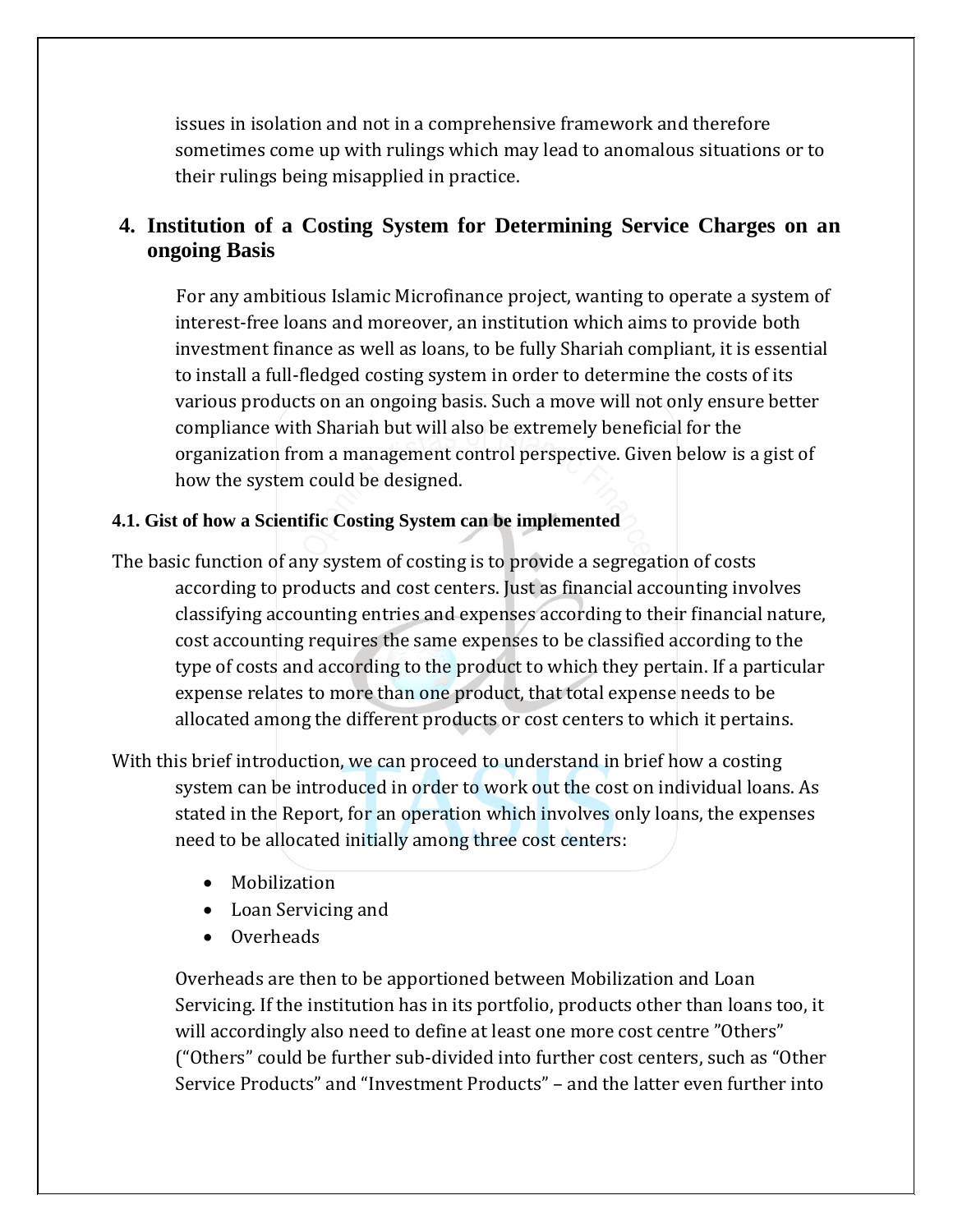various separate investment products. Since our focus is on loans, let us club all non-loan products for this discussion under "Others". Thus we could have 4 cost centers: A, B, C and D, corresponding to the four cost centers mentioned above.

As for expenses other than manpower-related expenses, the vouchers or indents for the same need to be tagged as they are raised or issued. Take for instance, conveyance or stationery. When the conveyance voucher is raised, the person raising the voucher knows for what purpose the conveyance was used – whether in connection with loans, mobilization, investment or a general purpose (Overheads). Accordingly, the person will put the relevant letter A, B, C or D against the relevant amount on the voucher (the vouchers could be designed to have a 'Cost Code' column next to the 'Amount' column so that the expenses could be flagged as they are incurred.

In the case of items bought to stock such as stationery, the point of tagging could be the point of issue for high value items (such as printer cassettes and ribbons, expensive brochures or annual reports) and large volume items (such as Daily Deposit Receipt Books and Pass Books), with annual reconciliations, or point of purchase and tagging the items to "Overheads" in case of low annual turnover items.

Manpower related expenses would account for probably about 60% to 70% of total costs. Hence they need to be allocated in a more detailed fashion. The method of doing so involves each section or department in charge filling in weekly time sheets for the few subordinates reporting to him, indicating for each person working under him, the proportion of time in his estimation that subordinate has spent weekly on work related to each of the four cost centers based on the actual work allocations. The time sheets of all staff are tabulated, actual manpower benefits such as PF, etc. accrued are added on in the same proportion for each cost centre and the costs consolidated over all employees monthly for obtaining the allocation of the manpower related costs.

Adding up the manpower related and the non-manpower costs, cost centre-wise gives the allocation of all costs according to the four cost centers. Then the the Overheads are apportioned proportionately among the other three cost centers. We are not concerned with the allocation to the "Others" head. So we are left with the allocations to "Mobilization" and "Loan Servicing". Let these be Cm and Cl respectively.